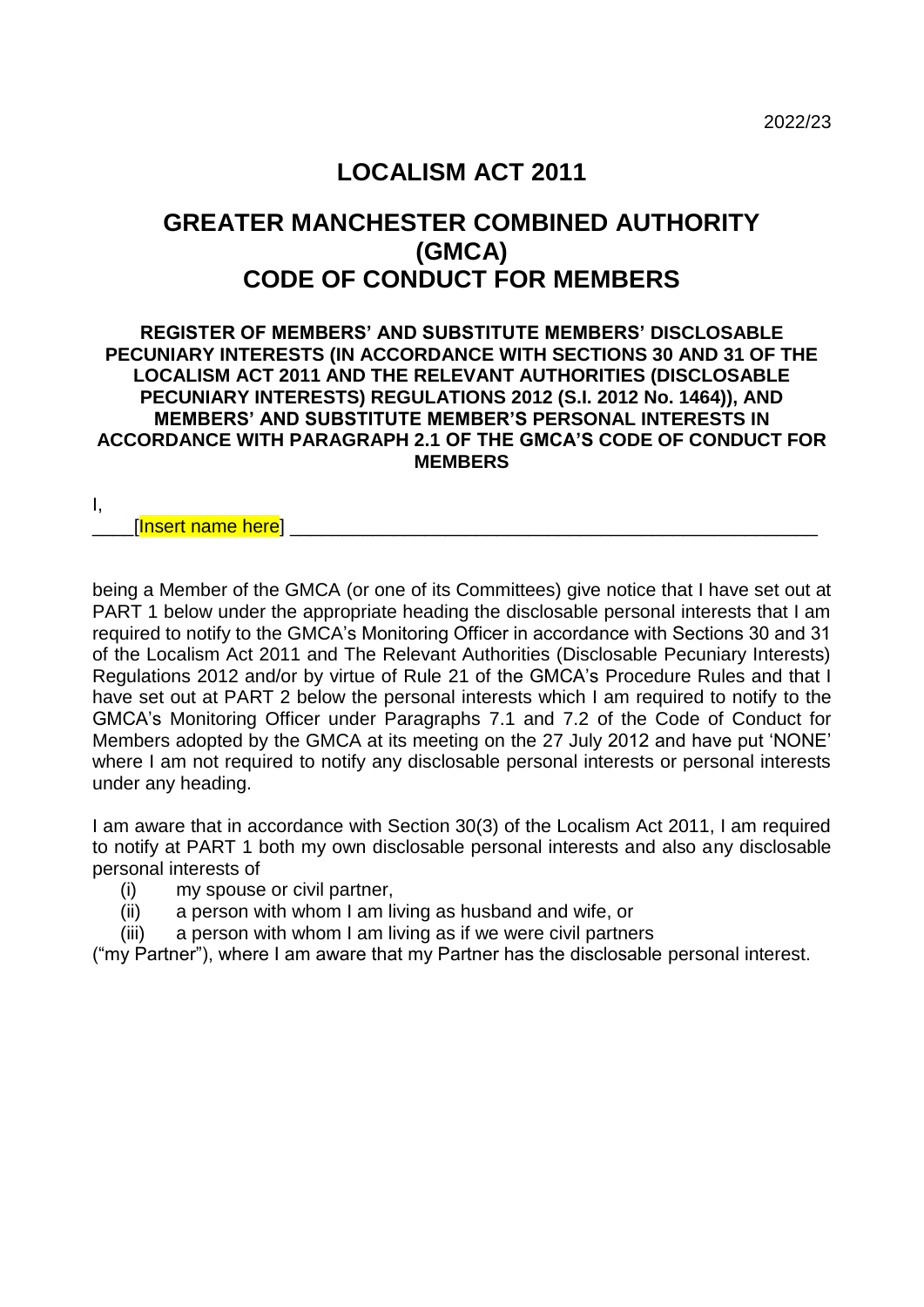# **PART 1**

## **DISCLOSABLE PECUNIARY INTERESTS**

#### **1. ANY EMPLOYMENT, OFFICE, TRADE, PROFESSION OR VOCATION CARRIED ON FOR PROFIT OR GAIN.**

| <b>Member</b>  |  |
|----------------|--|
| <b>Partner</b> |  |

*NB: You need to include details of any employment or business in which you or your Partner are engaged. Employees should give the name of their employer. You should give the name of any company of which you or your Partner are a partner or remunerated director. Where you or your Partner hold an office, give the name of the person of the body which appointed you or your Partner (in the case of a teacher in a maintained school – the local education authority; in the case of an aided school – the school's governing body)*

#### **2. SPONSORSHIP**

| NB | You must declare any payment or provision of any other financial benefit (other than from   |
|----|---------------------------------------------------------------------------------------------|
|    | the GMCA) made or provided to you in respect of any expenses incurred by you in carrying    |
|    | out your duties as a Member / Substitute Member of the GMCA or one of its Committees,       |
|    | or towards your election expenses, within the period of 12 months ending with the day on    |
|    | which you give your notification to the GMCA's Monitoring Officer for the purposes of       |
|    | Section 30(1) of the Localism Act 2011 and/or by virtue of Rule 21 of the GMCA's Procedure  |
|    | Rules. This includes any payment or financial benefit from a trade union within the meaning |
|    | of the Trade Union and Labour Relations (Consolidation) Act 1992.                           |

#### **3. CONTRACTS WITH THE GMCA**

| <b>Member</b> |  |  |
|---------------|--|--|
|               |  |  |
|               |  |  |
|               |  |  |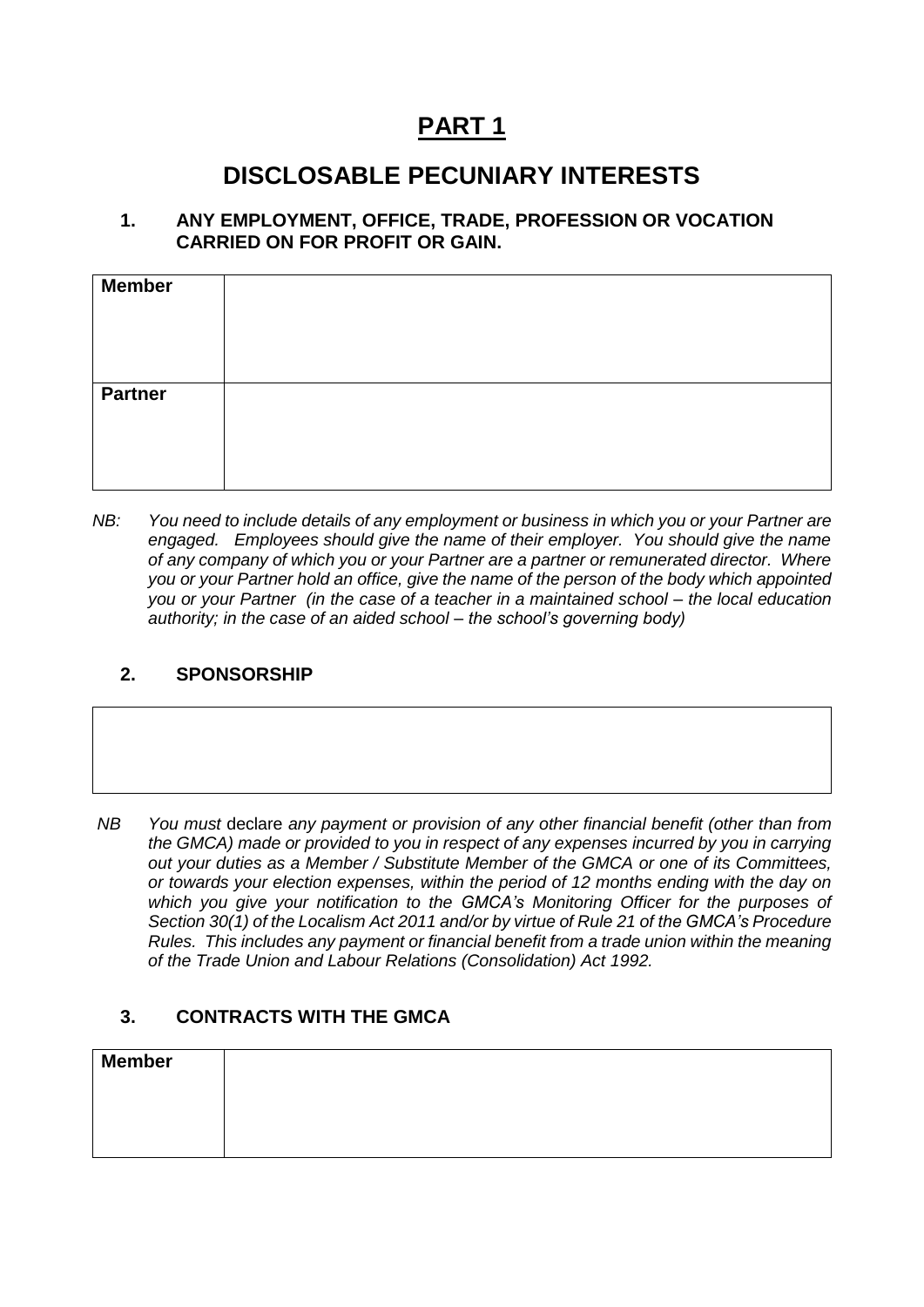| <b>Partner</b> |  |
|----------------|--|
|                |  |
|                |  |
|                |  |

*NB You should describe all contracts of which you are aware, which are made between the GMCA and* 

- *(i) either yourself or your Partner or*
- *(ii) a body in which you or your Partner have a beneficial interest (being a firm in which you or your Partner is a partner, or a body corporate of which you or your Partner is a director, or in the securities of which you or your partner have a beneficial interest),*

*which are not fully discharged and which are contracts under which goods or services are to be provided or works are to be executed.*

*Please note that the reference to "securities" means "shares, debentures, debenture stock, loan stock, bonds, units of a collective investment scheme within the meaning of the Financial Services and Markets Act 2000 and other securities of any description, other than money deposited with a building society.*

#### **4. LAND IN THE AREA OF THE GMCA**

| <b>Member</b>  |  |
|----------------|--|
| <b>Partner</b> |  |

*You should include any land (including houses, buildings or parts of buildings and any interests as mortgagee) within the GMCA's boundaries in which you or your Partner, either alone or jointly, have a proprietary interest for your or your Partner's benefit. You should give the address or brief description to identify it. If you live within the GMCA's boundaries you should include your home under this heading either as owner, lessee or tenant. You should also include any property from which you or your Partner receive rent, or of which you or your Partner are the mortgagee.*

*If you wish to redact your home address you must apply for a sensitive interest redaction via your Local Authority giving the reasons for this request, once approved this can also be applied to your GMCA declaration, subject to the approval of the GMCA Monitoring Officer.*

#### **5. LICENCES TO OCCUPY LAND**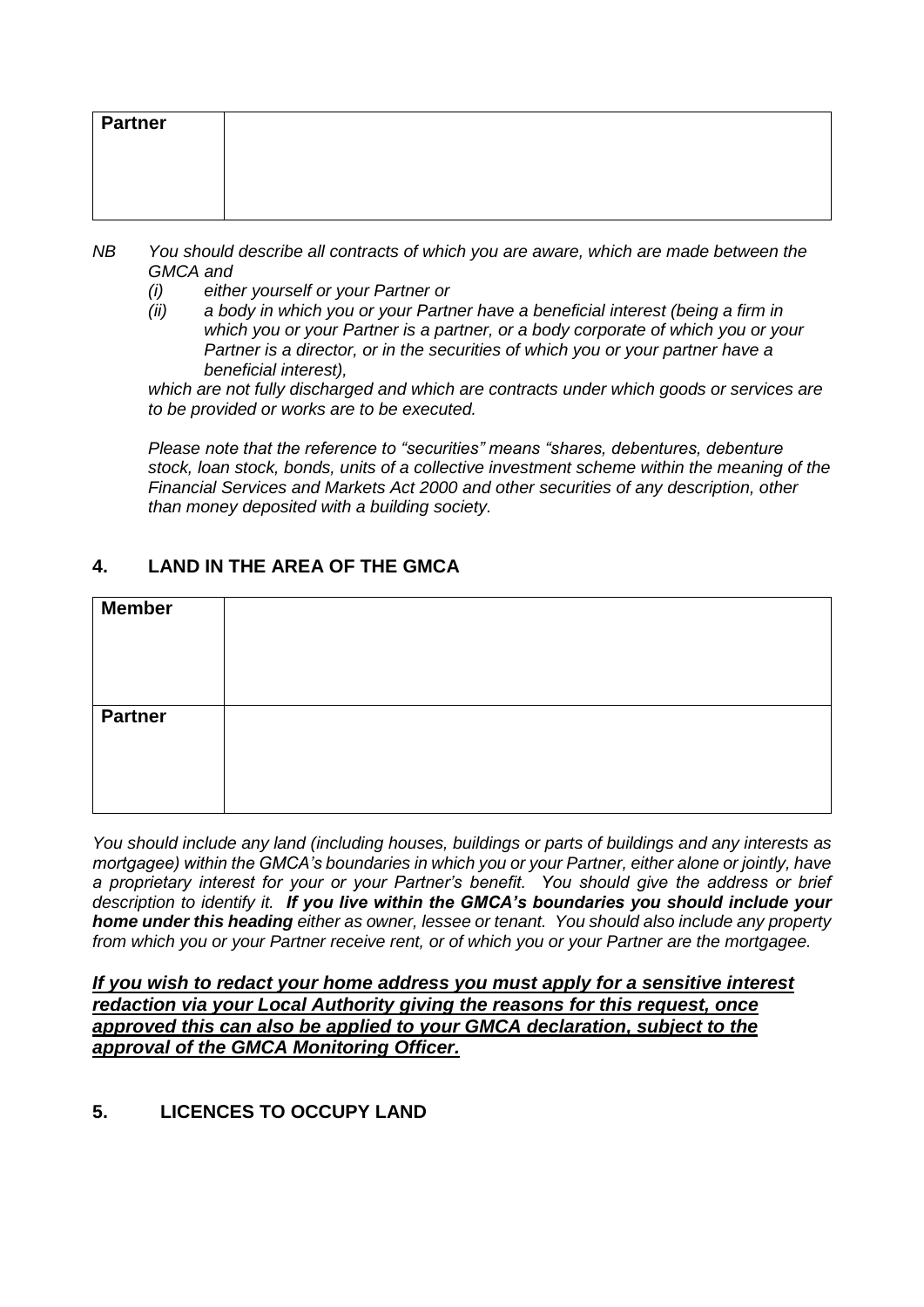| <b>Member</b>  |  |
|----------------|--|
| <b>Partner</b> |  |

*NB You should include any land (including buildings or parts of buildings) within the GMCA's boundaries which you or your Partner have a right to occupy for 28 days or longer (either alone or jointly with others). You should give the address or a brief description to identify it.*

#### **6. CORPORATE TENANCIES**

| <b>Member</b> | <b>Partner</b> |
|---------------|----------------|
|               |                |
|               |                |
|               |                |
|               |                |
|               |                |

*[NB You should list here any tenancies of properties of which you are aware, where the landlord is the GMCA and the tenant is a body in which you or your Partner have a beneficial interest (being a firm in which you or your Partner is a partner, or a body corporate of which you or your Partner is a director, or in the securities of which you or your partner have a beneficial interest).* 

*Please note that the reference to "securities" means "shares, debentures, debenture stock, loan stock, bonds, units of a collective investment scheme within the meaning of the Financial Services and Markets Act 2000 and other securities of any description, other than money deposited with a building society.*

#### **7. SECURITIES**

| <b>Member</b>  |  |
|----------------|--|
|                |  |
|                |  |
| <b>Partner</b> |  |
|                |  |
|                |  |
|                |  |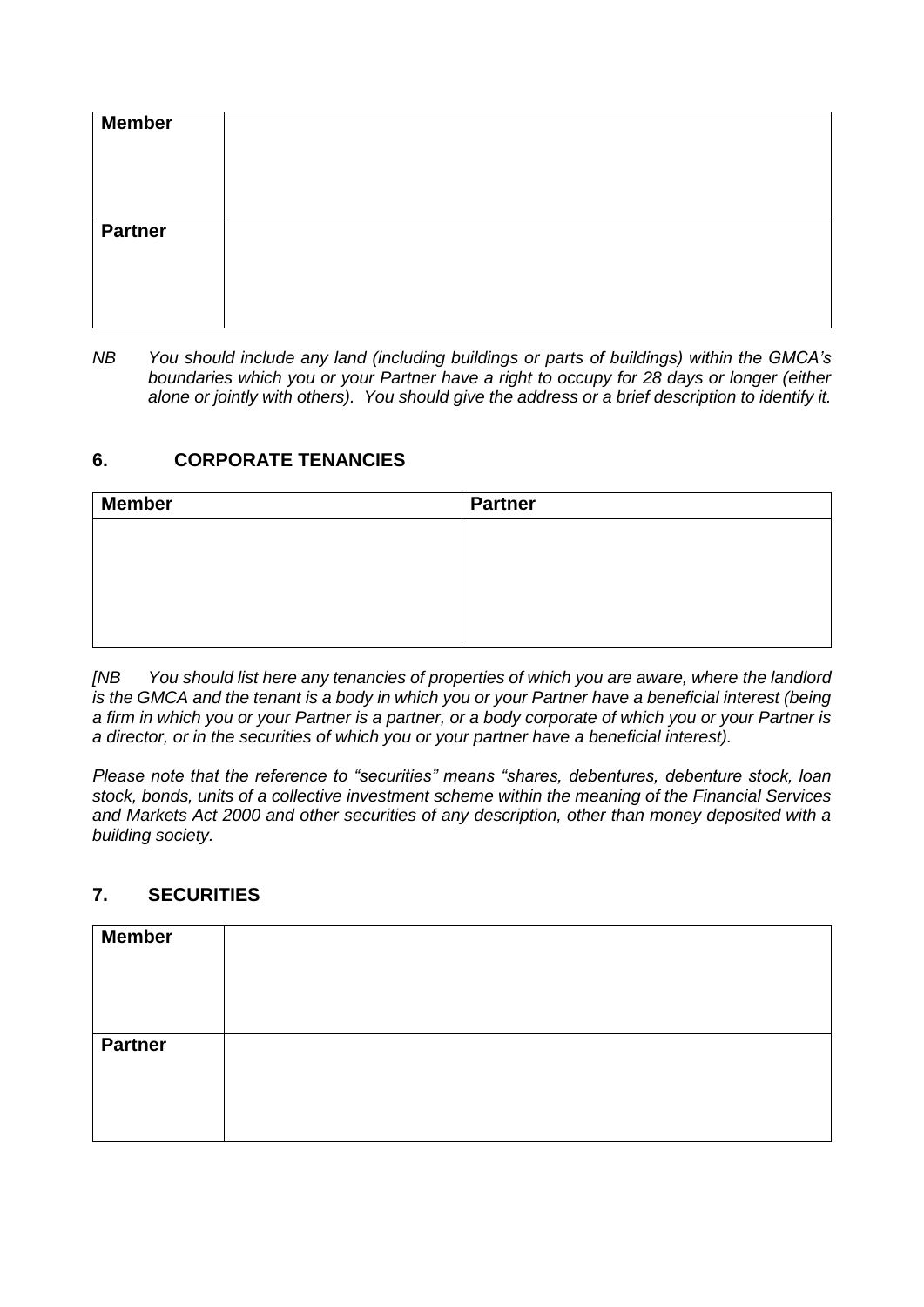- *NB You should list here any beneficial interest of you or your Partner in securities of a body where –*
	- *(a) that body (to your knowledge) has a place of business or land within the GMCA's boundaries; and*
	- *(b) either –*
		- *(i) the total nominal value of the securities held by you or your Partner exceeds £25,000 or one hundredth of the total issued share capital of that body; or*
		- *(ii) if the share capital of that body is of more than one class, the total nominal value of the shares of any one class in which you or your Partner has a beneficial interest exceeds one hundredth of the total issued share capital of that class.*

*Please note that the reference to "securities" means "shares, debentures, debenture stock, Loan stock, bonds, units of a collective investment scheme within the meaning of the Financial Services and Markets Act 2000 and other securities of any description, other than money deposited with a building society*

# **PART 2**

# **PERSONAL INTERESTS**

### **1. BODIES TO WHICH YOU ARE APPOINTED OR NOMINATED BY THE GMCA**

*NB You should record here details of your position of general control or management, in any –*

> *Body to which you have been appointed or nominated by the GMCA as its representative.*

#### **2. INTERESTS IN CHARITIES, SOCIETIES AND OTHER BODIES**

#### *NB You should record here details of your position of general control or management, in any –*

*Public authority or body exercising functions of a public nature;*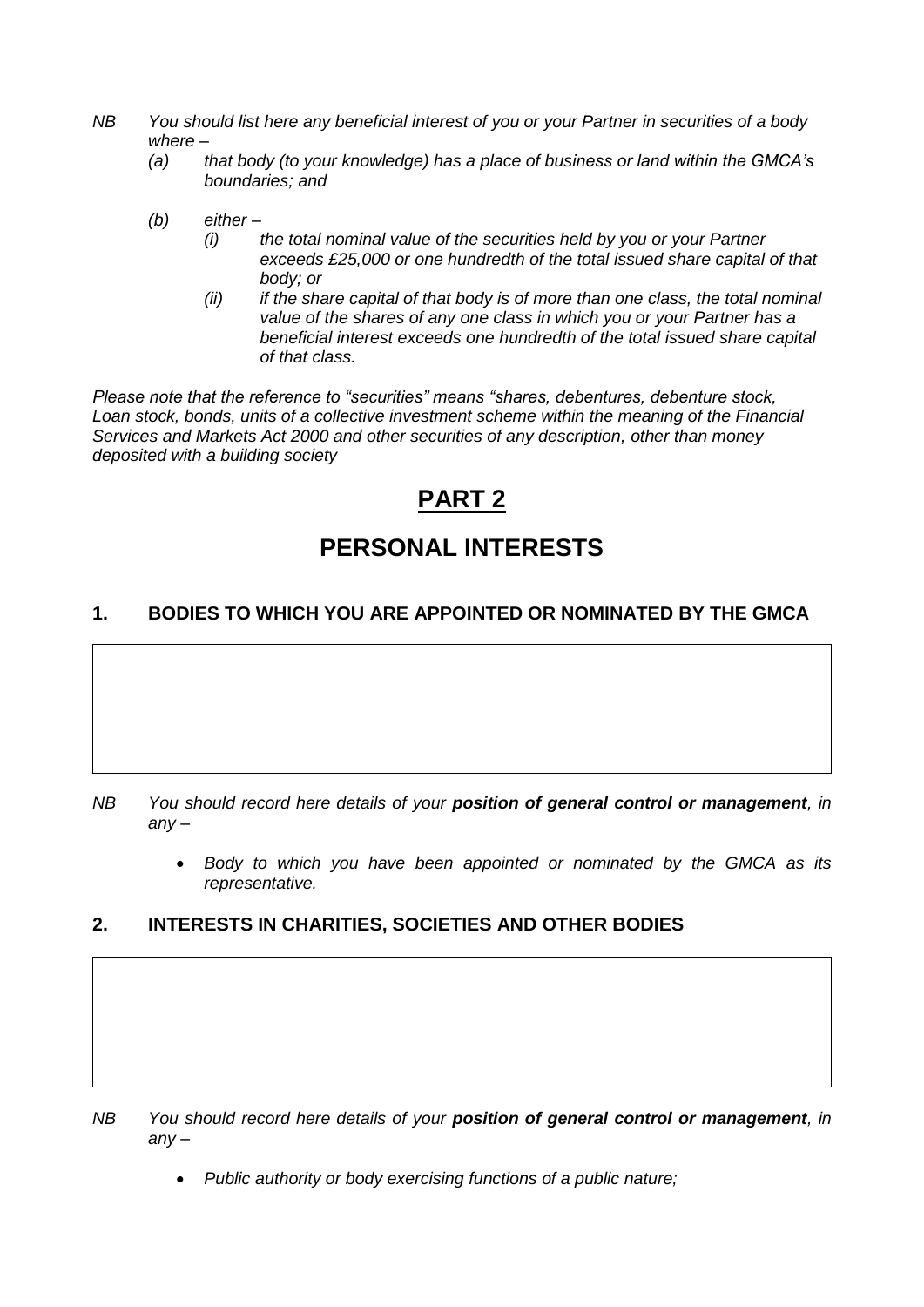- *Company, industrial and provident society, charity, or body directed to charitable purposes. (Freemasons should include here membership of the Masonic Grand Charity)*
- *Body whose principal purposes include the influence of public policy, including party associations, trade union or professional association.*

### **3. GIFTS AND HOSPITALITY**

*You should list here any person from whom you have received a gift(s) or hospitality with an estimated value of at least £100 (including multiple gifts and/or hospitality with an aggregate value of at least £100 from the same person). You should provide a description of the gift(s) or hospitality and the person you believe to be the source of the gift(s) and hospitality (including accumulative gifts and/or hospitality).*

*You should list any such gifts or hospitality which you have received within whichever is the shortest of the period of 3 years or the period since you were first elected as a Member / Substitute Member of the GMCA.*

**I recognise that it can be a CRIMINAL OFFENCE under Section 34 of the Localism Act 2011 to:-**

- **i) fail to comply with the obligation to notify the GMCA's Monitoring Officer of any disclosable pecuniary interests as required by Section 30(1) of the Localism Act 2011;**
- **ii) provide information in relation to disclosable pecuniary interests that is materially false or misleading, and**
- **iii) fail to comply with the obligation to notify the GMCA's Monitoring Officer of any further disclosable pecuniary interests that require notification in accordance with Sections 30(2) and 30(3) of the Localism Act 2011.**

**I authorise this information to be made available in the GMCA's Public Register of Member's / Substitute Member's Interests which will be published on the GMCA's website as required by Section 29(6)(b) of the Localism Act 2011.** 

Signed: